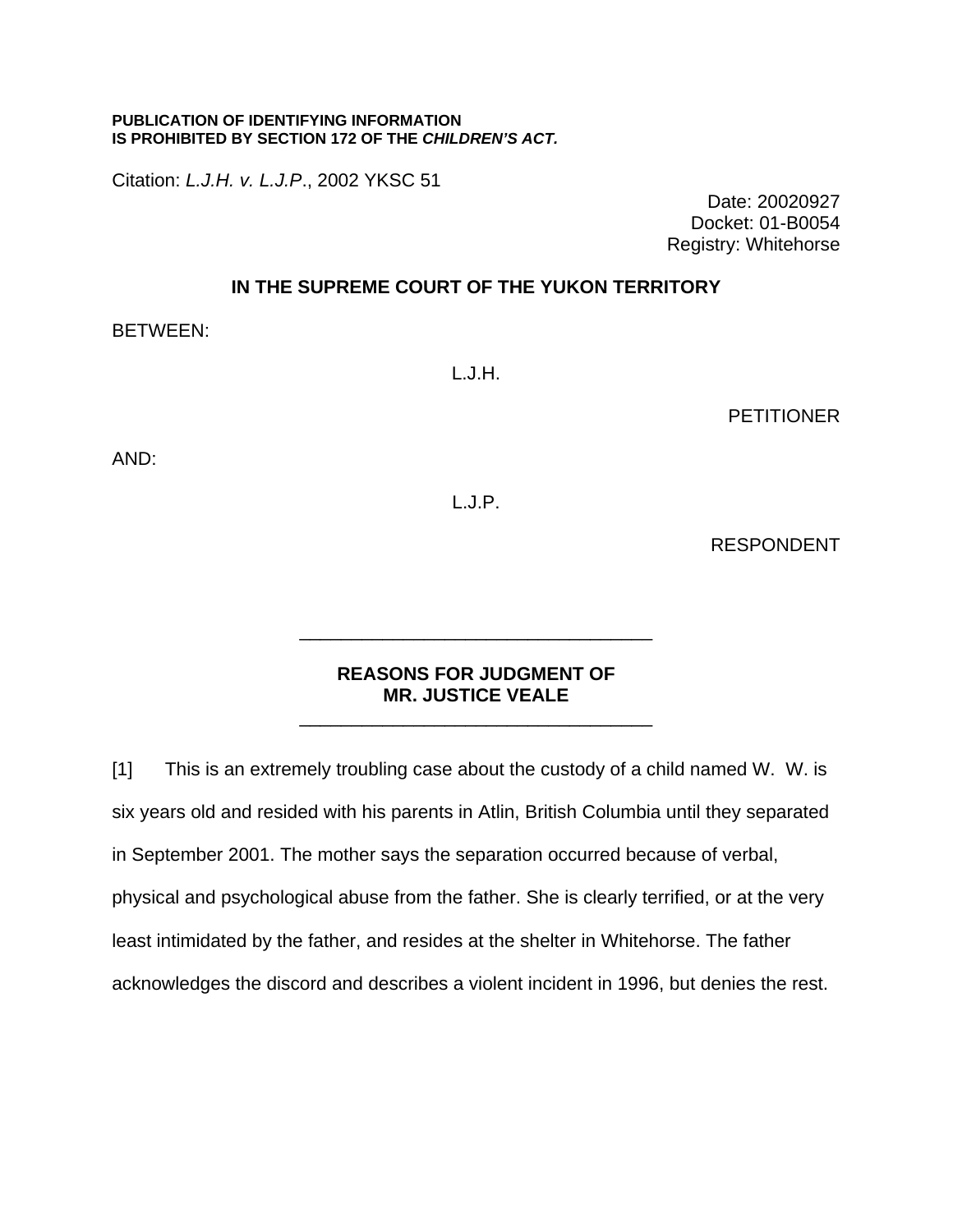[2] This matter was set for trial on October 15, 2002. However, both parents require new counsel and the trial has been adjourned until the new counsel are appointed and can set a new date.

[3] The background of court orders is as follows:

- 1. On September 19, 2001, an *ex parte* order granted the mother interim interim custody of W. with reasonable and generous access to the father.
- 2. On November 5, 2001, the September 19, 2001 order was vacated and interim joint custody of W. was awarded to the mother and the father with a condition that neither party remove W. from the Yukon Territory on a permanent basis without a court order. W. resided with his mother during the week and his father on weekends.
- 3. On June 20,2002, an order granted the mother the right to travel to Almonte, Ontario, with W. and return to the Yukon with W. no later than August 27, 2002, to enrol him in school in Whitehorse. It was on this visit that the mother consulted specialists in Ontario regarding W.'s problems.

[4] This application is brought by the mother requesting the court to allow her to return to Ontario with W. before the trial commences. In her view, and that of Dr. Scott Wilson, by letter dated September 20, 2002, "[W.] has some intensive medical, developmental and speech therapy needs which cannot be met adequately here in the Yukon and all of the appropriate connections have been established with the medical and therapeutic community in Ontario."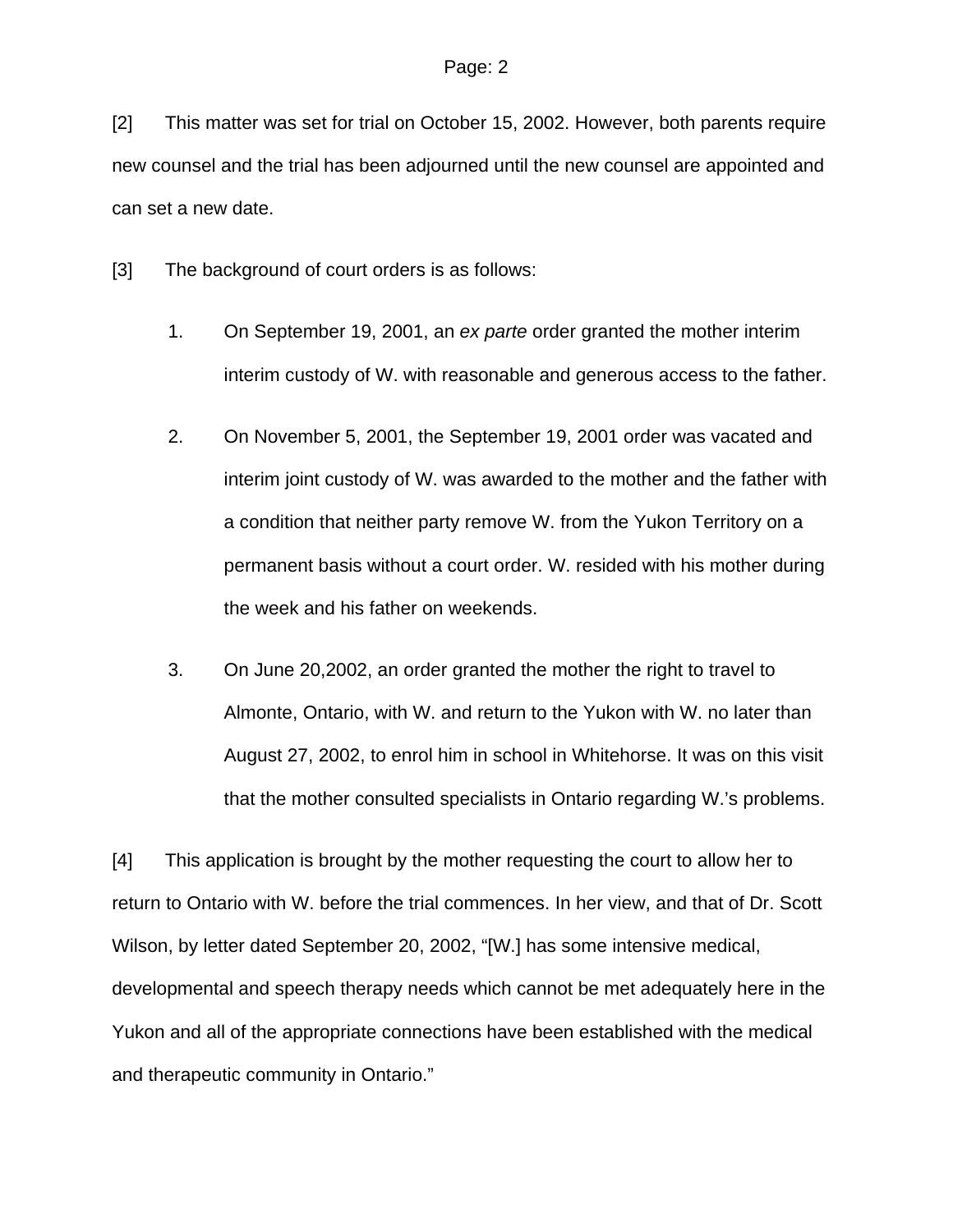[5] The needs of W. have been examined by numerous experts while W. was in the Yukon. From the psychological assessment of Norman E. Brodie, Ph.D., dated June 5, 2002, and the Custody and Access Report of Geoffrey S. Powter, C. Psychologist, dated January 28, 2002, the following picture of W. emerges:

- 1. He suffered from a congenital condition called hypospadia, an atrophy of the urethra. He required corrective surgery and will need future corrective surgery. Geoffrey Powter reports that he has an obsession with his penis.
- 2. He is clearly developmentally delayed or, at worse, mildly mentally deficient. He has high receptive speech skills but low expressive speech skills. He requires the services of a speech and language pathologist.
- 3. He also has a mild level of clinical impairment on the inattentive scale, which has resulted in a poor educational performance as well as inappropriate behavior called perseveration, which means repetitive or obsessive story telling. He will require extensive psychological services to manage his behaviour, particularly in school.
- 4. He has also been inappropriately sexualized in a manner that has had very unfortunate consequences. He discusses his penis inappropriately, uses sexual language and has attempted to put his penis in another child's mouth. This matter was apparently under investigation by Family and Children's Services.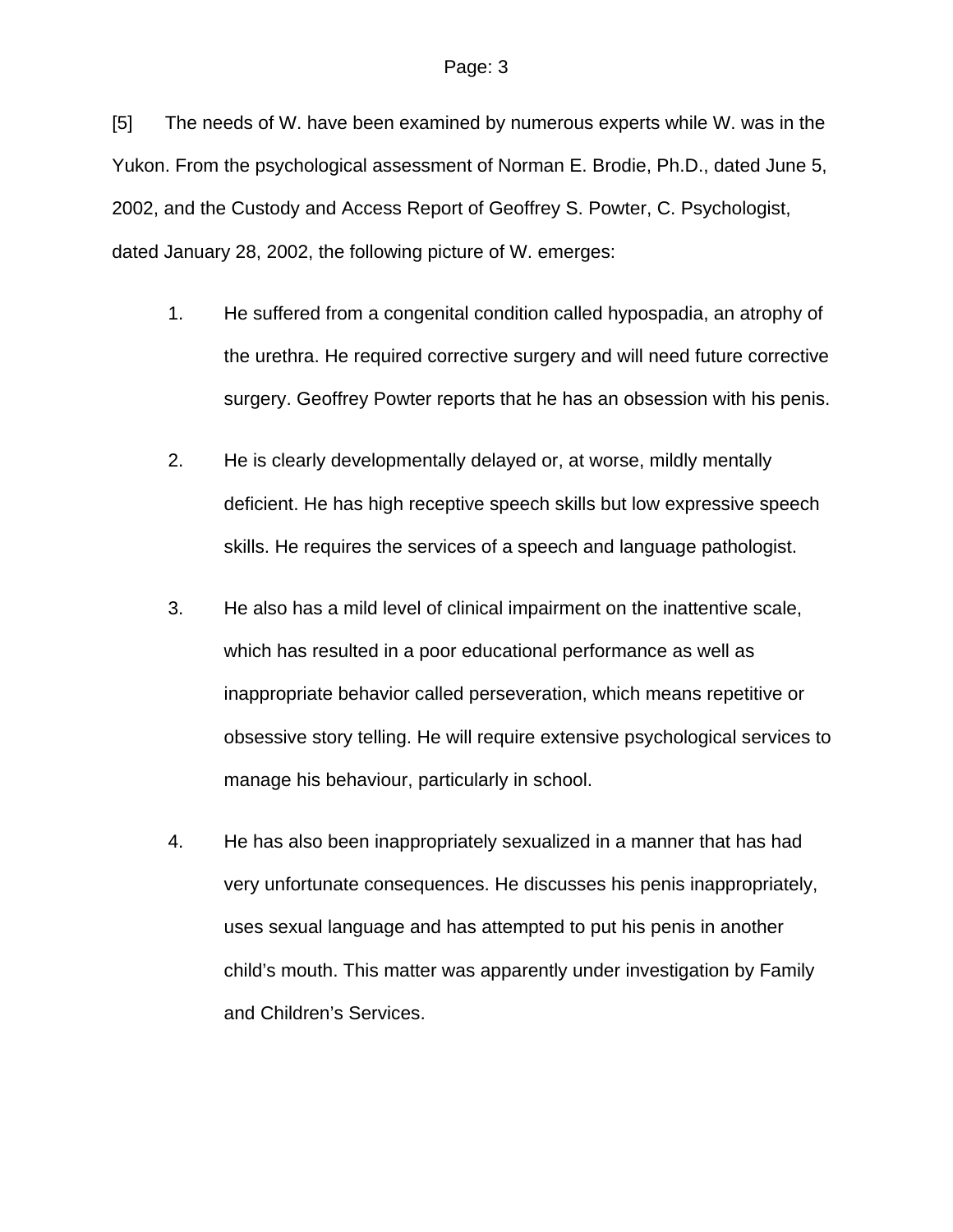[6] As a result, W. has needs that, according to the principal of the school he is in, exceed the ability of the school and any Yukon school to cope with. Some of the behavioural problems may result from the family violence and separation. The mother alleges the problems are greater after the father's access. The father tends to minimize the problems and alleges that the mother's emotional instability is part of the problem. I cannot resolve these issues on affidavit evidence.

[7] Geoffrey Powter describes the mother as over protective, which may contribute to W.'s lack of emotional independence and maturity. However, she is clearly the psychological parent.

[8] The father, perhaps as a reaction, is more reserved with W. and had been badmouthing the mother in W.'s presence. However, he has realized the dangers in this and claims to have stopped.

[9] However, this decision must address the best interests of W.. In addition to the clear position of Dr. Wilson that W. must leave the Yukon, Geoffrey Powter made this recommendation at page 26 of his report:

> Although I do have some concerns about L.J.H.'s emotional stability, I would suggest that, if the court could order her to attend supportive, in-depth counselling, awarding L.J.H. sole custody of [W.], and permitting her to take him out of the territory to seek the best academic and psychological resources possible, would be in [W.]'s best interests.

[10] Geoffrey Powter also agreed that the father has a strong bond with W. but that "continuity and contiguous frequency" are not the most important factors since W. is no longer a very young child.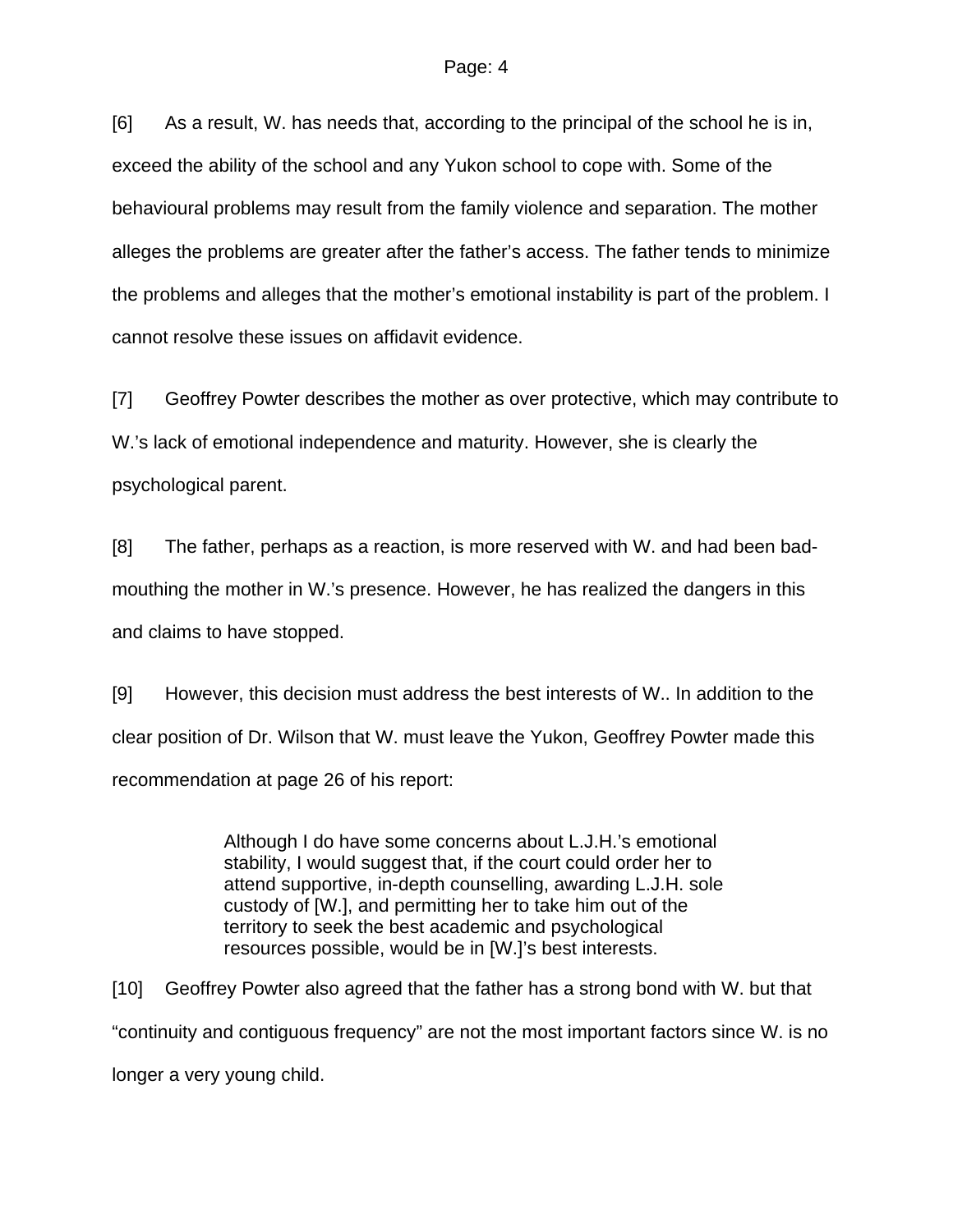[11] Further, Norman E. Brodie made the following observation in a letter dated September 12, 2002:

> Based upon the provided information and the findings from my previous assessment of June 5, 2002, it is my considered professional opinion that the range and depth of services available within the local area in and around Ms. H's residence in Ontario are more than adequate to address [W.]'s special educational, speech-language therapy and emotional/behavioural treatment needs.

[12] The father agrees with this assessment, although he maintains that the services in Atlin, British Columbia or Whitehorse have not been properly addressed by the mother.

[13] As this is an interim application, there must be a change in circumstances before a change in W.'s circumstances can be made. I am satisfied that there is some professional doubt about the required resources being available in Whitehorse or Atlin. Given that these resources are readily available in Ontario, I am satisfied W. should be moved to Ontario pending this court's decision following the trial of this action.

[14] I make this order with some reservations. I am not able to determine on affidavit evidence as presented by these two self-represented litigants whether a serious attempt has been made to utilize all the services available in Whitehorse. However, there is sufficient evidence before me that the education system and resources in Ontario are better suited to deal with W. In my view, the best interests of W. will be better served in Ontario and he should remain there until further order of this court.

[15] I should also note that the mother appeared to take the position that the father should not have any access to W. to allow for a period of healing for her and W. This is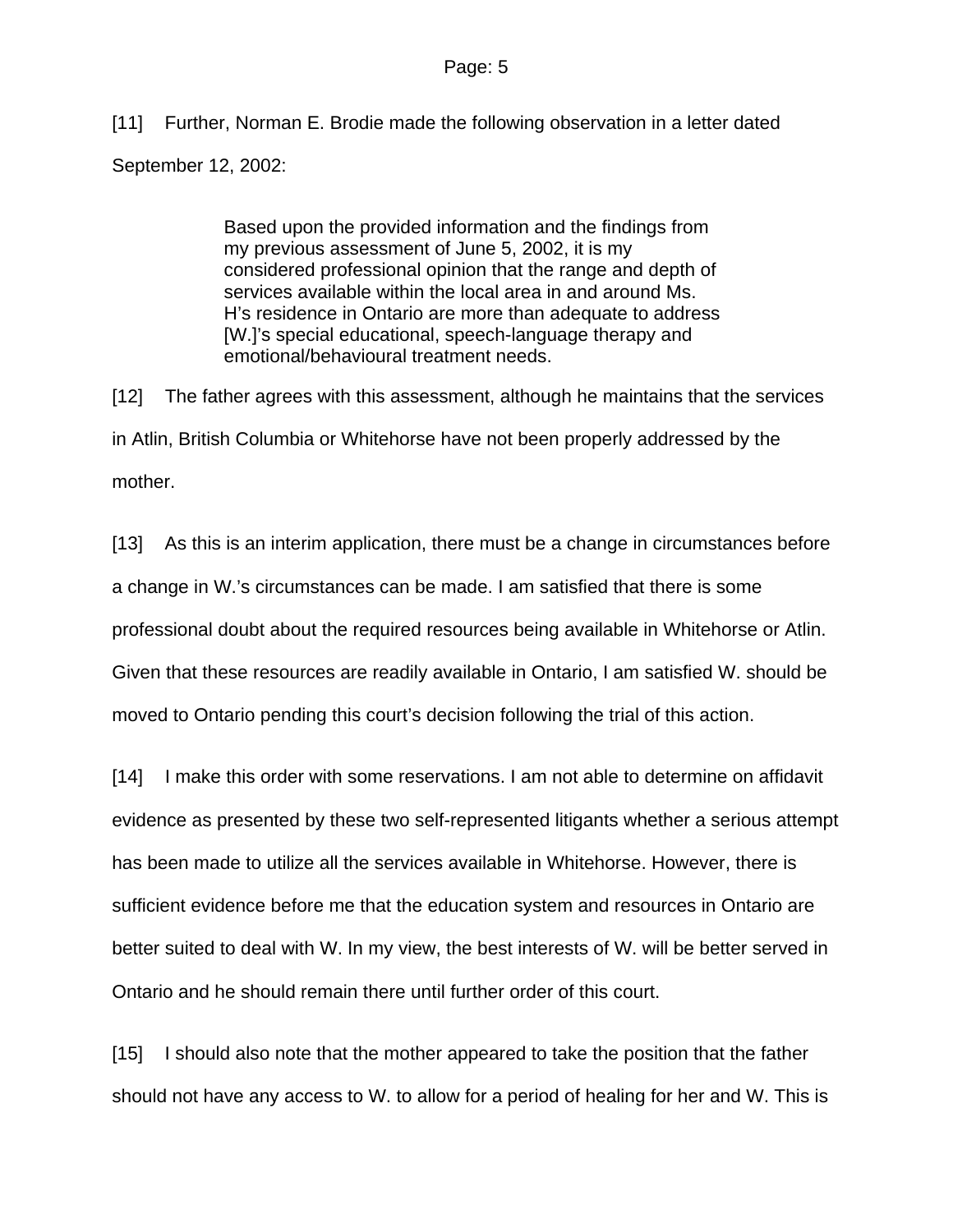completely contrary to the view of Geoffrey Powter, the expert in these matters, who recommended a visitation schedule for the father.

[16] I am also mindful of the emotional instability of the mother indicated by Geoffrey Powter and how this may be contributing to W.'s problems. But I believe that returning to the Ottawa, Ontario area, even if it is short term only, will benefit W. both in terms of treatment, the emotional stability of his mother and the availability of maternal and paternal grandparents for support.

[17] I have indicated to the parties that all these matters will be considered in depth by the trial judge who may come to a different conclusion. In that regard, I am ordering that the discovery and trial dates be expedited.

[18] I make the following order to replace the previous orders:

- 1. The mother and the father are granted interim joint custody of W., born January 19, 1996.
- 2. The mother may remove W. to the Ottawa, Ontario area and, more specifically, West Carleton. The mother shall ensure that W. receives speech therapy, and counseling and support for his developmental delay, inattentive impairment and inappropriate sexuality.
- 3. The father shall have weekend access as before, if he is able to exercise it, at his parents' residence in the Ottawa area. The paternal grandparents should also have reasonable access if the father is unable to exercise access in Ontario.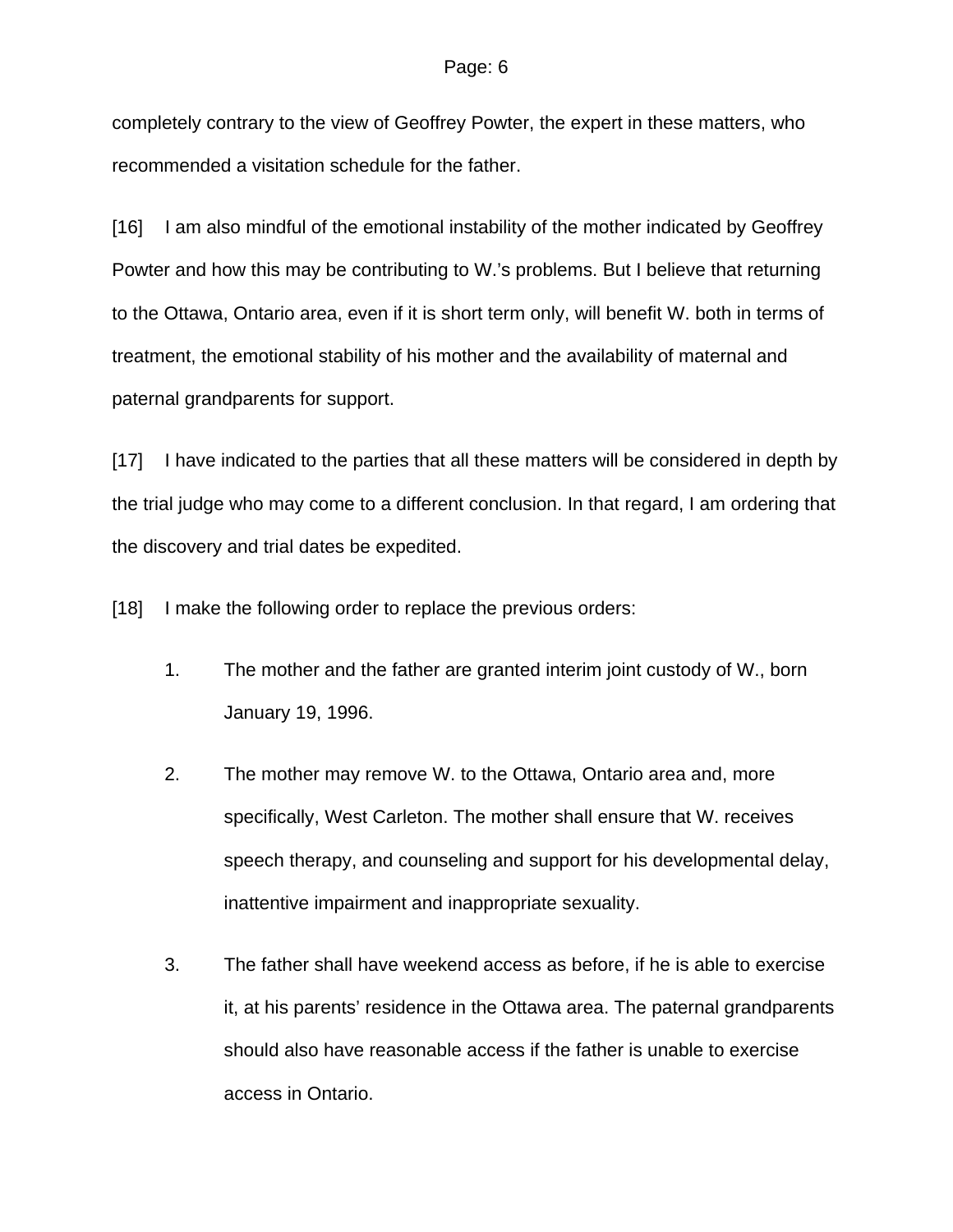- 4. In the event the trial does not take place until 2003, the father shall have one week of access during the Christmas holidays, to be exercised at his parents' home near Ottawa.
- 5. The mother shall communicate weekly with the father's parents to advise on all developments, including medical, developmental and educational regarding W. in order to keep the father informed.
- 6. In the event the father is unable to exercise access to W. in Ottawa, he shall have telephone access to W. for a period not exceeding 30 minutes each week.
- 7. The father shall continue to pay child support to the mother in the amount of \$267.00 per month on the first day of each month, based on an income of \$30,000 per year. This order shall be enforced by the Director of Maintenance Enforcement and the amounts to be paid pursuant to this order shall be paid to the plaintiff through the Director of Maintenance Enforcement.
- 8. The mother shall take supportive in-depth counseling to deal with her past relationship with the father and her present relationship with W.
- 9. The father shall attend regular meetings of Alcoholics Anonymous and shall enrol in and attend an anger management course.

I note that paragraph 9 was included from a previous order.